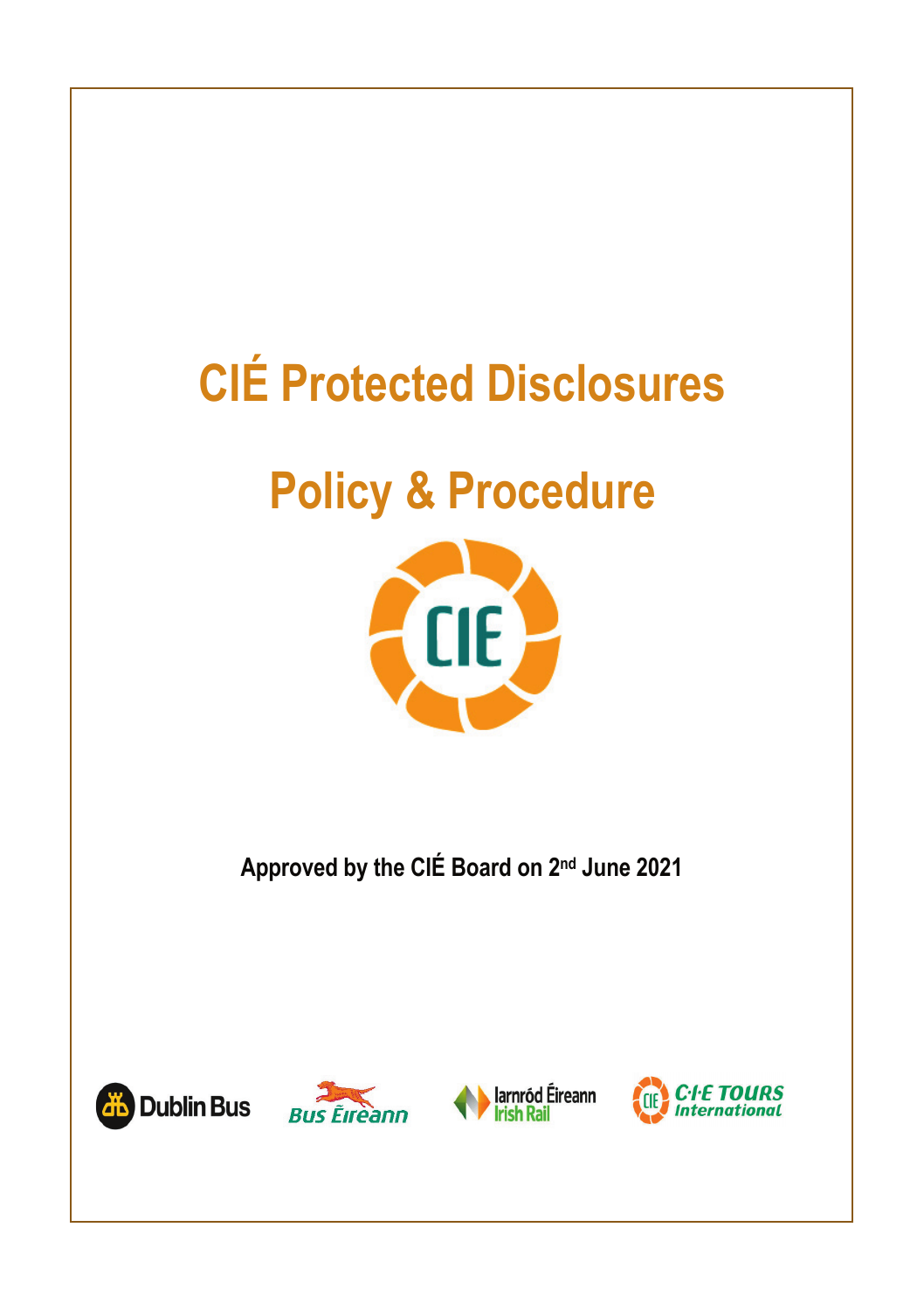### **Contents/Part One**

**POLICY** 

### **Contents/Part Two**

### **PROCEDURE**

This CIÉ Policy supersedes all previous policy versions, including Good Faith Reporting Policies, and is effective from 2<sup>nd</sup> June 2021.

The reference to "CIÉ" in this Statement shall refer to CIÉ or to each of its operating subsidiaries, as appropriate.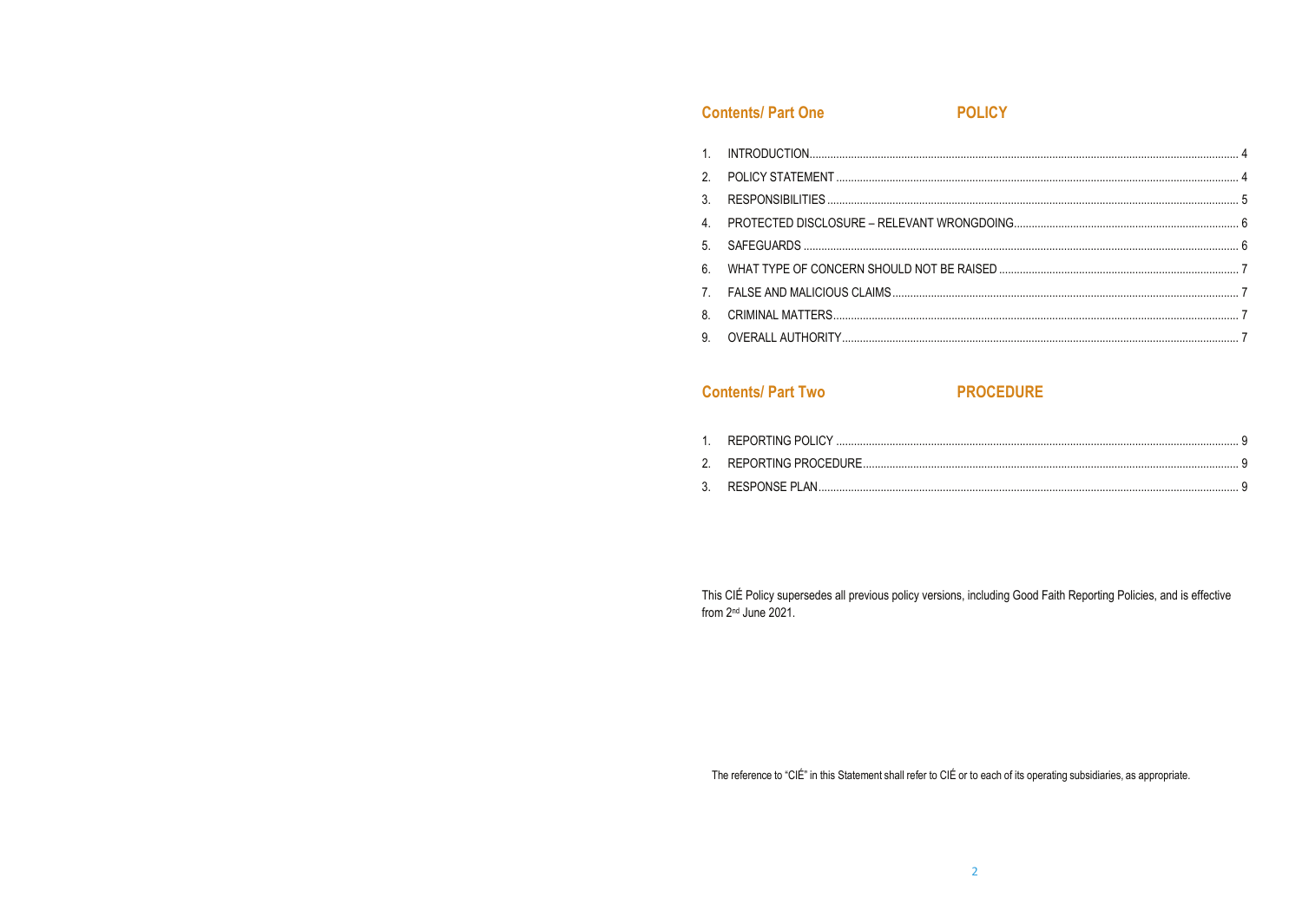#### **1. INTRODUCTION**

CIÉ which includes its operating subsidiaries, Bus Átha Cliath, Bus Éireann, Iarnród Éireann and CIÉ Tours International is committed to the highest standards of propriety, quality, honesty, openness and accountability in their dealings with all of their customers, staff and business partners.

A *Code of Business Ethics for Employees* has been circulated to each employee in the Group. This Code establishes the principles of honesty, integrity and legality (amongst other principles) with which CIÉ employees are expected to conduct their business.

This *CIÉ Protected Disclosure Policy* sets out the framework within the organisation for disclosing information of alleged wrongdoing, the roles and responsibilities of those operating the policy, the company's response to any such reports and safeguards for those reporting reasonably held suspicions. Each company in the CIÉ Group should put in place this Policy. The Chief Executive or Chief Financial Officer of each company should bring it to the attention of each employee.

The policy addresses the responsibilities of employees and management for the detection and reporting of any alleged wrongdoing. It also sets out the actions to be taken in the event of such allegations of wrongdoing. The response plan provides an outline of how reports under this policy will be handled within the organisation.

#### **2. POLICY STATEMENT**

CIÉ considers that the responsibility for the prevention of wrongdoing in its operations, including detection, awareness and investigation, rests with the management at all levels within the Group. This Policy Statement covers two key areas namely allegations in relation to fraud (which includes corruption) and the definition of a disclosure under the Protected Disclosures Act 2014 (as set out below).

CIÉ operates a zero tolerance policy in respect of harassment, sexual harassment and bullying. In so far as allegations of harassment, sexual harassment and bullying and also health and safety matters are concerned, separate policies are in place to deal with these issues. This document outlines the policy and procedures in so far as allegations of fraud, and wrongdoing generally are concerned. All matters raised by any source relating to any of the aforementioned will be taken seriously and investigated.

It is CIÉ's policy to:

- Encourage all employees to bring any instance of alleged fraudulent activity or wrongdoing of which they are aware to the attention of the organisation.
- Encourage any employee, customer or other person who has information or reasonably held suspicions or concerns regarding any alleged wrongdoing on the part of the organisation, its management or its staff to come forward and voice those concerns at an early stage without fear of victimisation, subsequent discrimination or disadvantage. These concerns may relate to issues that are currently occurring, took place in the past, or are likely to happen in the future. Such concerns must be genuine and not known to be false or not believed to be true.
- Encourage anyone raising a concern under this policy to do so in an open manner under the protections offered by this policy. However, if necessary, CIÉ will facilitate confidential reports and at the discretion of the directors of the relevant company, CIÉ, will consider anonymous reports.
- Establish procedures and internal controls across all of its businesses and processes that will minimise the risk of fraud or any wrongdoing. It is the responsibility of all employees to perform their duties within these procedures.
- Provide a management structure and process to facilitate the reporting and investigation of alleged fraudulent activity or wrongdoing.
- Adopt formal and professional procedures to investigate any reported, discovered or suspected incidence of fraudulent activity or wrongdoing.
- Pursue whatever internal disciplinary, civil or legal remedies that are available under the law.
- Seek full recovery of all assets misappropriated under any fraudulent activity or wrongdoing.
- Conduct general awareness campaigns on all aspects of this policy and provide training to relevant employees.

## **PART ONE**

# **POLICY**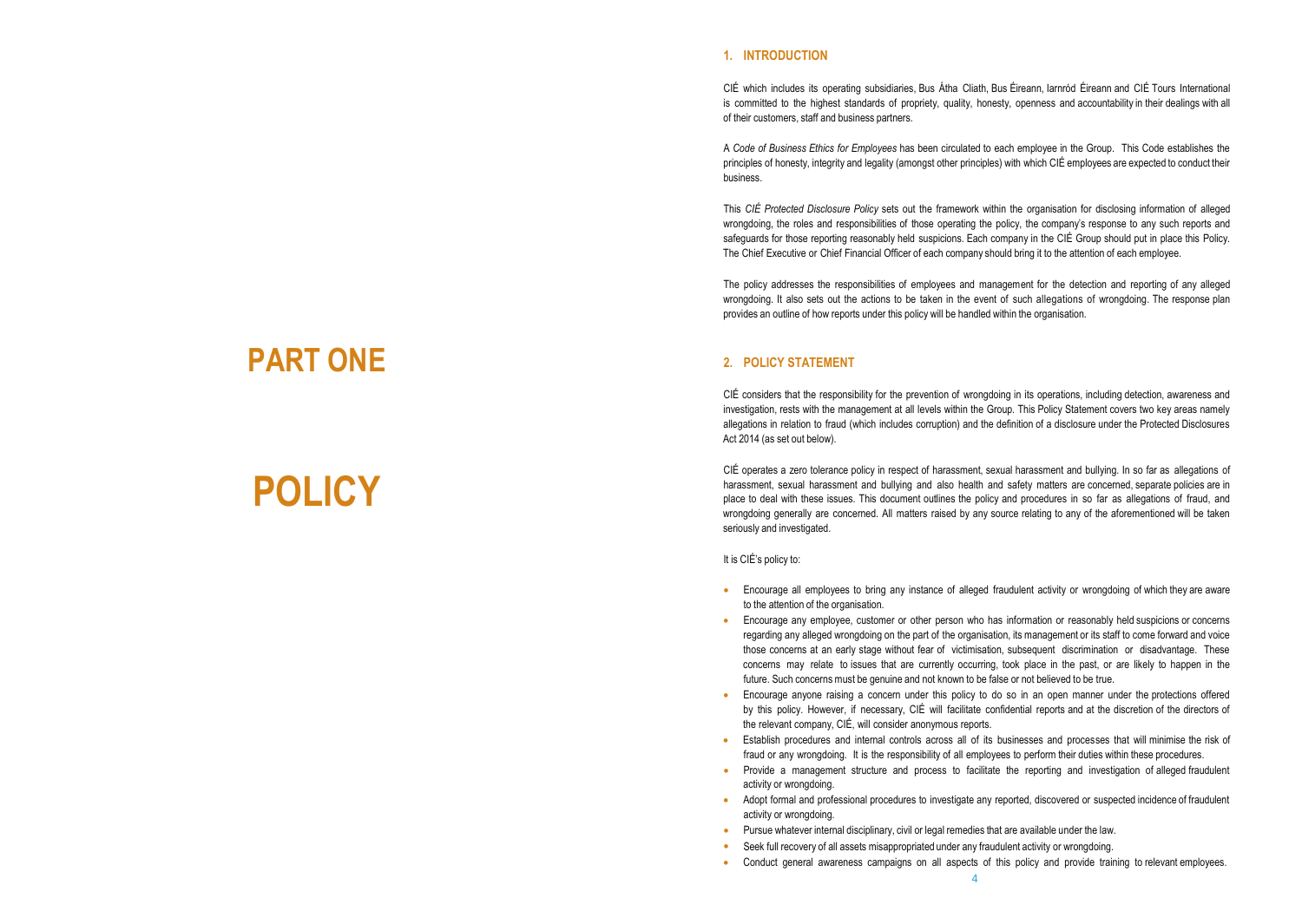#### 2.1 Actions Constituting Fraud

#### For the purpose of this policy, fraud shall include but not be limited to:

- Theft or misappropriation of company assets
- Submitting false claims for payments or reimbursement
- Accepting or offering a bribe or accepting gifts under circumstances that might lead to the inference that the gift or favour was intended to influence an employee's decision-making while serving the employer
- Accepting a commission from or paying same to a third party
- Blackmail or extortion
- Deception
- 'Off Books' Accounting or making false or fictitious entries to the accounting system
- Knowingly creating and / or distributing false or misleading financial reports
- Paying of excessive prices or fees where justification thereof is not formally approved
- Violation of the company's procedures with the aim of personal gain or to the detriment of the company
- Wilful negligence intended to cause damage to the material interest of the company

#### **3. RESPONSIBILITIES**

The Chief Executive Officers (CEOs) will have responsibility for the management of this policy within their respective companies. The Managing Director, CIÉ Tours International has responsibility for the management of this policy in CIÉ Tours. The CIÉ Holding Company and each of the operating companies will designate an Officer ("the Designated Officer"), reporting direct to the CEO with responsibility for the administration of the policy in their organisation. The Designated Officer shall be the Human Resources Manager (or his/her nominee) of each operating company and of the CIÉ Holding Company.

It is the responsibility of management to be familiar with the types of improprieties or wrongdoing that might occur in their area and be alert for any indication that improper activity, or wrongdoing is, was or is likely to be in existence within their area. Management is required to support and work with any officials, from within the organisation or from any external agency, appointed as part of an investigation.

Employees at all levels are responsible for exercising due diligence and control to prevent, detect and report acts of alleged fraud, or wrongdoing.

#### **4. PROTECTED DISCLOSURE – RELEVANT WRONGDOING**

Section 5(1) of the Protected Disclosures Act 2014 defines a protected disclosure as follows.

A protected disclosure means any disclosure of relevant information made by a worker which in the reasonable belief of the worker making the disclosure the information concerned shows or tends to show one or more of the following:

#### **Relevant Wrongdoing**

- that an offence has been, is being or is likely to be committed;
- that a person has failed, is failing or is likely to fail to comply with any legal obligation;
- that a miscarriage of justice has occurred, is occurring or is likely to occur;
- that the health and safety of any individual has been, is being or is likely to be endangered;
- that the environment has been, is being or is likely to be damaged;
- that an unlawful or otherwise improper use of funds or resources of a public body, or of other public money, has occurred, is occurring or is likely to occur;
- that an act or omission by or on behalf of a public body is oppressive, improperly discriminatory, or grossly negligent, or constitutes gross mismanagement;
- that information tending to show that any matter falling within any one of the preceding paragraphs has been, is being or is likely to be concealed or destroyed.

#### **5. SAFEGUARDS**

#### 5.1 Harassment or Victimisation

CIÉ recognises that the decision to report a concern can be a difficult one to make, not least because of the fear of victimisation by the person named in the disclosure or by their employer. CIÉ and its operating subsidiaries will not tolerate any harassment or victimisation (including informal pressures) and will take appropriate action which could include disciplinary or legal action in order to protect the staff member who raises a concern even if they were mistaken.

#### 5.2 Confidentiality

As far as possible CIÉ will protect the identity of any person who raises a concern and does not want his/her name to be disclosed but this confidentiality cannot be guaranteed. It must be appreciated that any investigation process may require the person reporting the concern to make a statement as part of the evidence. Where a person has requested that his/her identity not be revealed, management will discuss the matter with him/her before embarking on any course of action whereby their identity will need to be disclosed.

#### 5.3 Anonymity

Concerns expressed anonymously are much less persuasive but nevertheless, will be considered at the discretion of CIÉ. In cases where the person raising a concern feels that he/she must do so anonymously, the Designated Officer and CEO of the relevant company will decide whether or not to consider the matter. This will depend on the seriousness of the allegations made and whether an investigation can be carried out based on the information provided.

6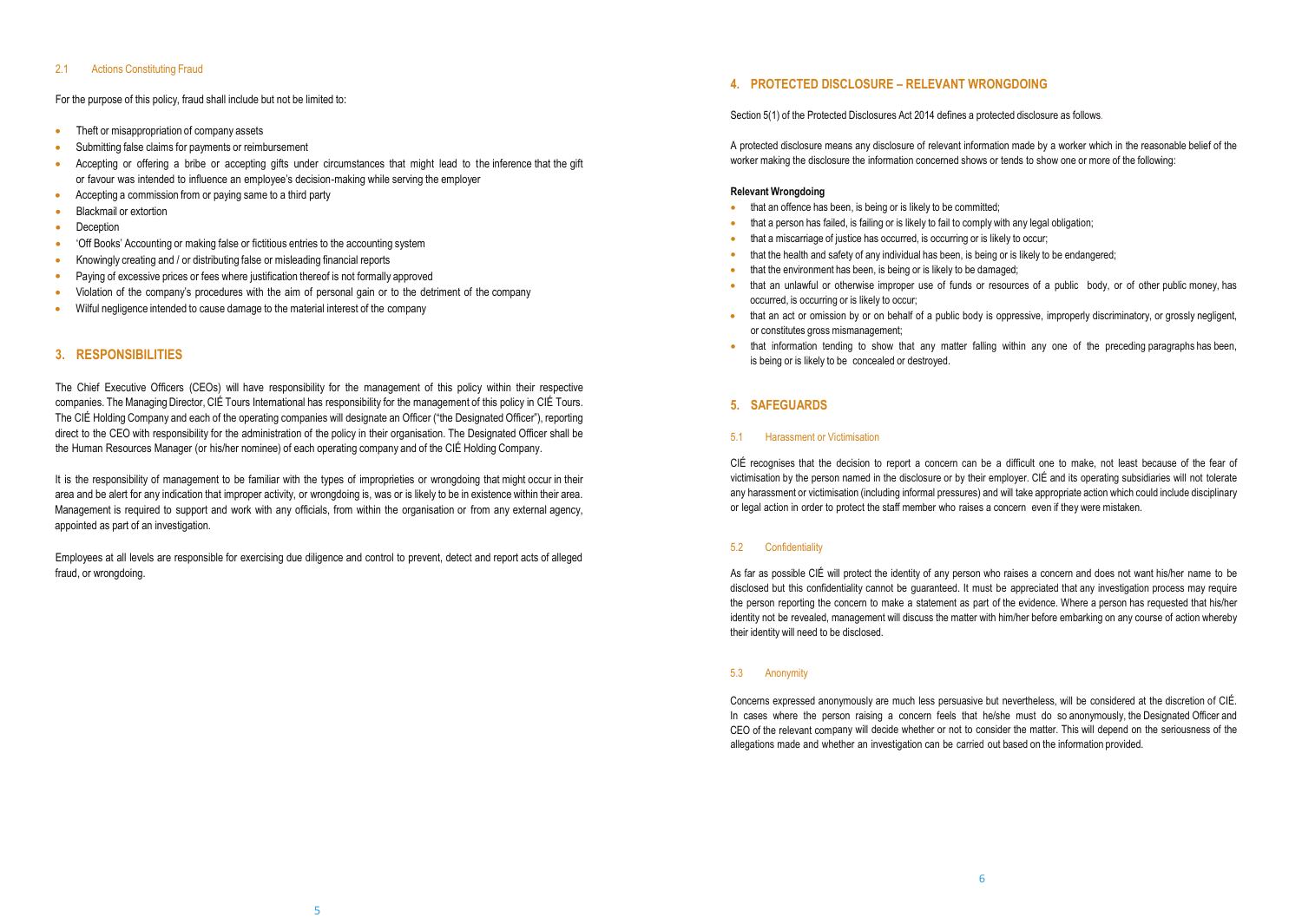#### **6. WHAT TYPE OF CONCERN SHOULD NOT BE RAISED**

This policy does not replace the organisations general employment policies and procedures. Where the issue relates to an individual's contract, terms or conditions of employment, this should be addressed under the relevant Grievance Procedure. Personal grievances should be reported in line with the relevant Grievance Procedure or any other relevant procedure, e.g. CIÉ's Policy on Discrimination,Harassment, Sexual Harassment and Bullying i.e. the *Protecting the Workplace* document.

#### **7. FALSE AND MALICIOUS CLAIMS**

CIÉ and its operating subsidiaries will protect itself and its employees from false and malicious expressions of concern, or those made for personal gain, by taking disciplinary or legal action where appropriate.

A concern which is genuinely believed to be true may prove to be unfounded on investigation. If an allegation is made but is not confirmed by the investigation, no action will be taken against the person who made the allegation. CIÉ and its operating subsidiaries will make every effort to ensure that the negative impact of either a malicious or unfounded allegation about any person is minimised. A person that makes a statement which he/she knows to be false or does not believe to be true could be guilty of a criminal offence.

#### **8. CRIMINAL MATTERS**

Where a report raises a concern about a potential criminal matter, this will be reported to An Garda Síochána as soon as it is practicable to do so. CIÉ's ability to commence/ conclude any investigation will be subject to its own internal legal advice.

#### **9. OVERALL AUTHORITY**

The CEOs will have the final authority over all decisions resulting from the investigation. Where any potential conflict arises with the forgoing office holders, including the determination of any potential conflict, the relevant Board will assume the overall final authority.

5

### **PART TWO**

# **PROCEDURE**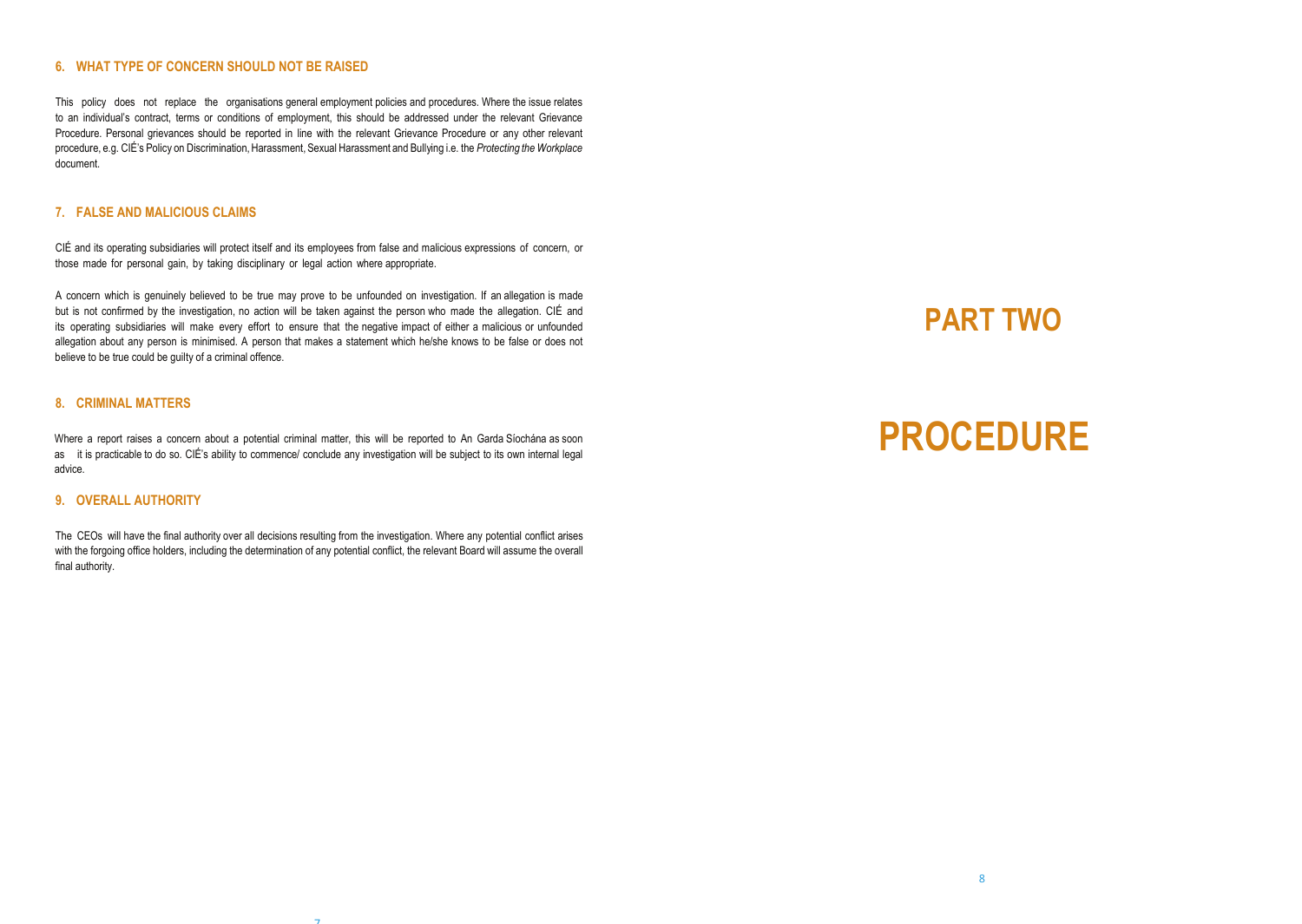#### **1. REPORTING POLICY**

CIÉ is committed to the highest possible standards of propriety, quality, honesty, openness, and accountability and to dealing with all allegations of fraud and other forms of wrongdoing reported. All instances of alleged fraud, or any other wrongdoing under this policy will be recorded and investigated.

#### **2. REPORTING PROCEDURE**

#### **How to Report Concerns**

Employees of CIÉ or any of its operating subsidiaries should first raise their concern(s) with their immediate supervisor or manager who shall report the concern to the Designated Officer.

If for any reason this is not possible or appropriate, concerns should be reported to the Designated Officer who will in turn report the concerns to the Head of Department, Finance Manager, Head of Internal Audit, Chief Executive Officer (CEO) of the relevant company,

Concerns may be raised verbally, however it is preferable that concerns are raised in writing. Should a concern be raised verbally a written record of the complaint will be made with a copy provided to the person making the complaint. Where a concern is raised in writing, it should give the background and history of the concern, giving relevant details, insofar as is possible, such as dates, sequence of events and description of circumstances.

Non CIÉ staff should report their concerns to the Head of Internal Audit or the CEO, CIÉ. Where the concern is about the Designated Officer it should be reported to the CEO of the relevant company.

Where the concern is about the CEO, it should be reported to the Chairman of the relevant company. Where the concern is about the Chairman or any Board Member it should be reported to the Chairman of the Audit and Risk Committee / Review Group of the relevant company.

The earlier a concern is raised, the easier it will probably be to take effective action.

The CEOs of the operating subsidiaries will make an annual report to their boards on the issues contained in this policy in so far as their respective companies are concerned. The CEO, CIÉ, will make an annual report to the CIÉ Board Audit and Risk Committee in so far as the CIÉ Holding Company is concerned.

CIÉ, and its operating subsidiaries, will publish an annual report on protected disclosures in accordance with Section 22 of the Protected Disclosures Act 2014 not later than 30<sup>th</sup> June each year.

#### **3. RESPONSE PLAN**

All concerns or reports made under this policy will be passed on to the CEO of the relevant company. The Designated Officer will notify the relevant CEO of receipt of such concerns or reports and a preliminary investigation will take place. Depending on the circumstances and findings resulting from that investigation, the CEO will respond in accordance with the response plan.

The company concerned undertakes to provide feedback to anyone making a report by way of an acknowledgement of the receipt of the report within two weeks. This acknowledgement will endeavour to provide as much information as possible, including how CIÉ or its operating subsidiary intends to deal with the matter, but it must be appreciated that the necessity to maintain confidentiality and to be fair to all parties involved will remain a priority.

When a report under this policy is received it will be handled in accordance with the following general principles:

#### **3.1 Reporting**

In accordance with this Policy Statement, reports of possible alleged fraud or any alleged wrongdoing can be received at any level within the organisation. On receipt of such a report, it is the responsibility of the employee receiving the report to ensure that it is formally communicated to the designated officer in the company and that the report is formally recorded in the company's report register.

#### **3.2 Recording the Report**

Each company will maintain a report register under the control of the Designated Officer. The status of each report will be maintained by a designated officer as it is processed.

#### **3.3 Investigating Officer**

Where the report is deemed credible and warrants further consideration, an investigating officer will be appointed by the CEO. The investigating officer will have access to all necessary records and staff and may co-opt other staff and resources as required, under the ultimate control of the CEO.

#### **3.4 Group Internal Audit**

The CEO may request support from Group Internal Audit and/or any other relevant competency at any time once the report has been evaluated.

#### **3.5 Dealing with the person who has made the report**

The staff member making the report will receive the protections provided by the Policy (Section 5). He/she will be advised of the advantages of open reporting versus confidential reporting. Where confidentiality is required, he/she will be advised of the restrictions as per the Policy. He/she will be provided with as much feedback as is possible taking account of the rights of the individuals involved.

#### **3.6 Dealing with staff member(s) about whom the report has been made**

Staff members subject to an investigation resulting from a concern raised under this policy will be advised of the report as early as possible in the investigation, at a time deemed prudent by the CEO taking account of both the constitutional and contractual rights of the individuals and allowing for a successful outcome to the investigation. He/she will be advised to seek HR/ trade union/ legal support as necessary and will be advised to be represented by such at formal interviews.

#### **3.7 Investigation Resources**

For the purposes of the investigation, the investigating officer will have access to all necessary records, staff and facilities as required.

#### **3.8 Conducting the Investigation**

The investigation will proceed having due regard for the highest standards of professional investigations under the following headings:

- Appointment of an investigation team
- Drafting terms of reference
- Planning and recording work completed
- Working arrangements
- File management-hardcopy
- File management- digital
- Interview methodology
- Preservation of evidence-digital
- Preservation of evidence- hardcopy